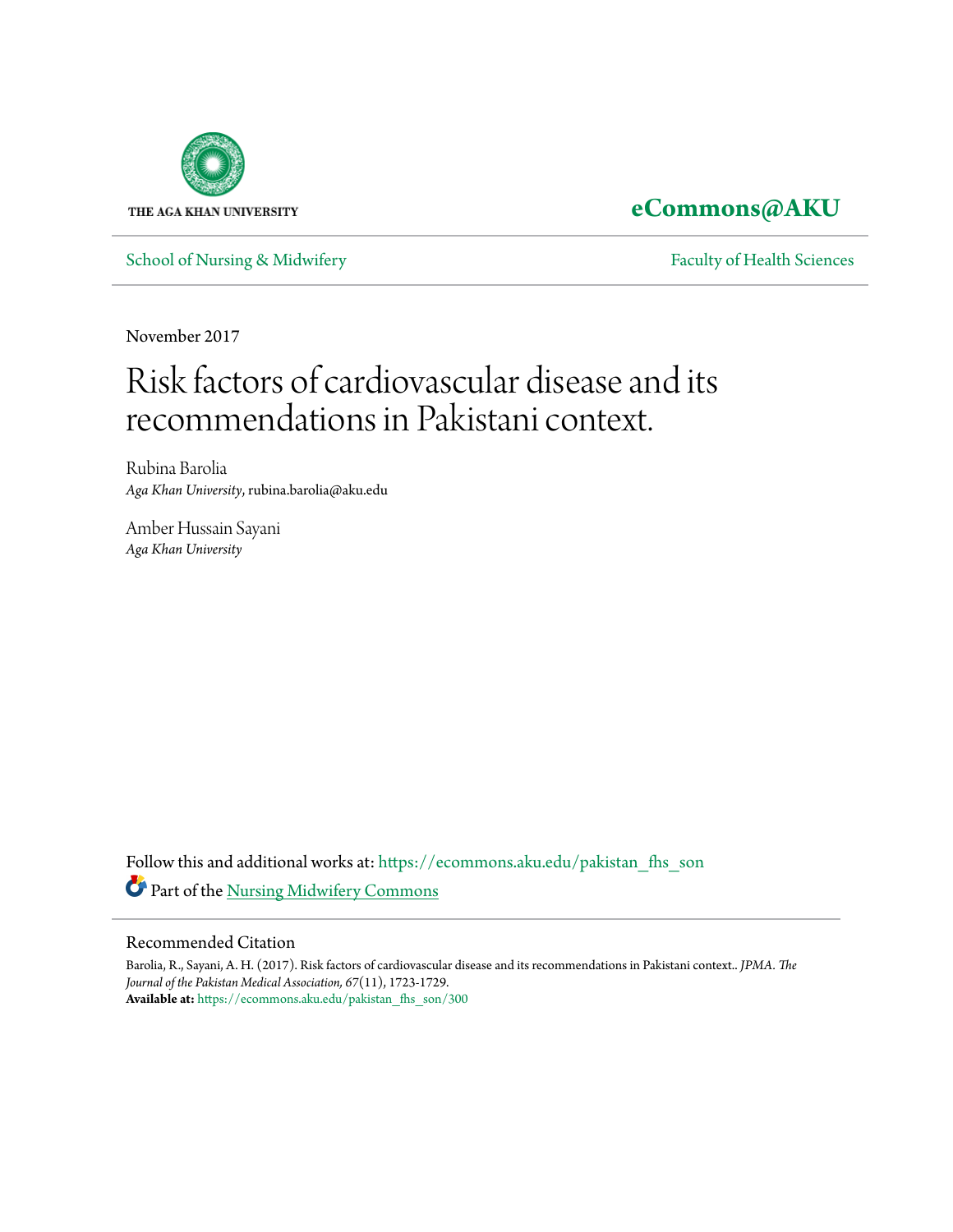REVIEW ARTICLE

# **Risk factors of cardiovascular disease and its recommendations in Pakistani context**

Rubina Barolia, Amber Hussain Sayani

### **Abstract**

Cardiovascular diseases possess a major cause for fatality and disability the world over. Since last several decades, the rates of cardiovascular diseases-related deaths have decreased in a number of high-income countries but increased in low- and middle-income countries with around 80% of the burden. Despite the seriousness of cardiovascular diseases in low- and middle-income countries, minimal attention is given to the prevention of cardiovascular diseases risk factors in South Asia, particularly in Pakistan. In addition, economic and political instability is accelerating the rates of cardiovascular diseases in the country. Practical efforts are required to enhance the understanding of cardiovascular diseases risk factors such as diet, physical activity, and tobacco-control policies to support prevention and control at the population level. This paper reviews the major modifiable risk factors in Pakistan, highlights available preventive services, and presents the most likely ways to promote risk-factor reduction.

**Keywords:** CVD, Factors, Pakistan, Recommendations.

#### **Introduction**

The latest evidence has revealed that globally, cardiovascular disease (CVD) isthe leading cause of death, and around 80% to 86% of these deaths occur in low- and middle-income countries (LMICs). 1-4 From around16 million deaths that occur due to non-communicable diseases (NCDs), 82% are in LMICs and 37% of these deaths are related to CVD. 2-4

However, there is a substantial variation in the mortality rates, according to sex, age, ethnicity, socio-economic status (SES), and geographical location. The worldwide CVD-related death rates for men (age less than 70 years) is three times higher than for women and double in low socio-economical areas than in affluent areas. 3

Most South Asian countries, including Pakistan, Sri Lanka,

Aga Khan University School of Nursing and Midwifery Karachi, Pakistan. **Correspondence:** Amber Hussain Sayani.Email:amber.mithani@yahoo.com Bangladesh, India, and Nepal, comprise more than a quarter of the LMICs and are identified to have a higher risk of coronary heart diseases (CHD) as compared to other part of the globe. <sup>3</sup> A large population-based cohort study identified that the prevalence of CVD in South Asian patients was high as compared to Chinese and Canadian patients. <sup>5</sup> There are several behaviours, including social, biological, and psychological risk factors, that raises the CVD burden in LMICs. The INTERHEART case-control study, conducted in 52 countries all over Europe, Asia, the Middle East, Australia, Africa, and North and South America, found 9 modifiable contributors for acute myocardial infarction (AMI) that leads to CVD. These modifiable risk factors include hypertension, diabetes, smoking, abdominal obesity, psychological index, lack of exercise, lack of fruits and vegetables, Apolipoprotein B/Apolipoprotein A1 (ApoB/ApoA1) ratio, and the use of alcohol. 2,6

Numerous studies regarding the risk factors of CVD have been done, however, there is scarcity of literature in Pakistani setting. The Pakistan health research council in 2016 concluded that in Pakistan, the risk factors for NCDs is increasing. <sup>3</sup> Therefore, this paper presents the epidemiologic transition of CVD in Pakistan; it examines the major contributors in Pakistan; and emphasises on the present anticipatory services available in the country. The final part of the paper highlights the best possible ways of promoting the modifications of risk-factors in the Pakistani population.

#### **Methodology**

Literature was searched from PubMed, Medline and Google Scholar. Only English language articles from the 2006-2017 period were considered. We included only published articles with adequate sample size, sampling technique and relevance to CVD-related risk factors. Various keywords were used to extract the required information from the databases, like cardiovascular disease, cardiac disease, causes, risk factors, and recommendations. Overall, 200 abstracts were read and 35 references were included in the final review as these were directly related to CVD risk factors.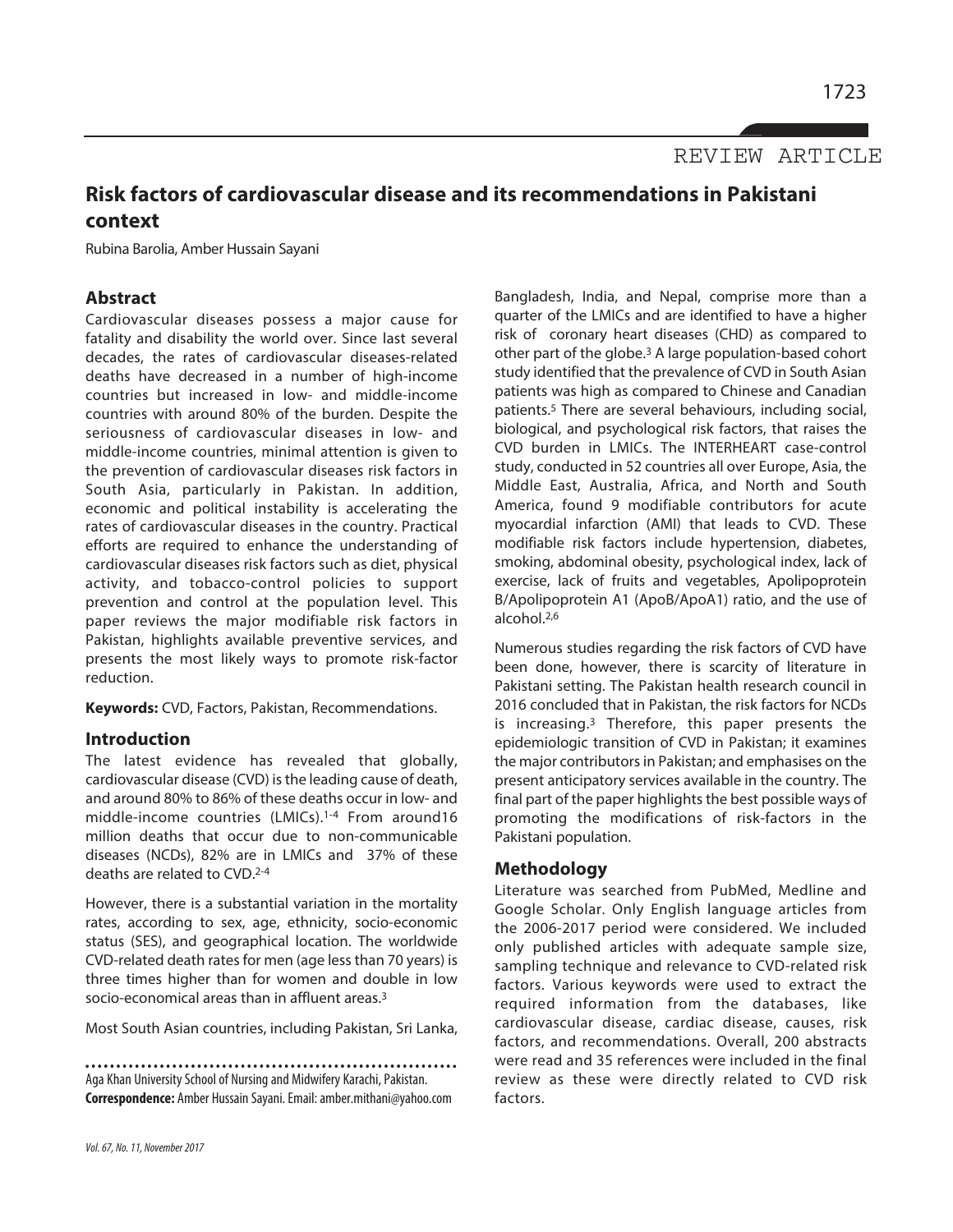# **CVD in Pakistan: An Epidemiologic Transition**

Pakistan is facing a dual burden of both communicable and non-communicable diseases. The 2013 global burden of disease report predicted that the 30% of the worldwide deaths are related to CVD. <sup>7</sup> This particular shift in diseaserelated paradigm will have additional implications for health care service delivery capacities and resource allocation.

A few of the estimates about the common illness among Pakistani adult population includes 41% hypertension, 21% tobacco use, 17.3% high cholesterol, 21% obesity, <sup>8</sup> 10% diabetes mellitus (DM), and dyslipidaemia (males, 34%; females, 49%), <sup>16</sup> and 2.8% stroke. <sup>1</sup> These estimates are rising in the country, and the rate of NCDs and communicable diseases is almost equal. This epidemiologic transition has an influence on the distribution of the modifiable risk factors of CVD in Pakistan, including increased stress levels, unhealthy eating habits, sedentary lifestyle and increase in smoking rates.

# **Lack of Population Data for Risk Factors for CVD in Pakistan**

In Pakistan, population data for heart disease is limited; two population studies were conducted in 1965 and 1973 that showed that the prevalence of heart disease is between 0%and 3.7% in rural and urban areas. <sup>9</sup> Data from the1994 National Health Survey of Pakistan (NHSP) on health problems shows a high incidence of risk factors for CVD in both rural and urban populations. 6,10 Other smallscale studies also showed high prevalence of CVD risk factors in Pakistan, however, these studies have limitations in sample size and the self-reported data-collection methods. A cross-sectional study conducted at a hospital of Karachi identified the CVD-related risk factors, including family history of ischaemic heart disease (IHD), age, body mass index (BMI), smoking, sedentary lifestyle, total cholesterol, DM, low-density lipoprotein (LDL),highdensity lipoprotein (HDL), and triglycerides. It revealed that high cholesterol [odds ratio (OR) =  $1.6$  (1.04, 2.24)]; > 40 years age [OR=4.4 (2.32, 8.5)]; BMI > 29.9 kg/m2 [OR = 1.7 (1.01,2.71)]; diabetes [OR = 2.03 (1.24, 3.3)]; and a positive family history of IHD are separately associated with coronary artery disease(CAD). <sup>7</sup> Since the studies incorporated cross-sectional design with convenient sampling, their results might not be generalised to the population residing in rural areas of Pakistan.

# **Economic Status and Low Literacy: The Major Challenge of Poverty**

Pakistan faces critical challenges in reducing poverty

and closing the social and economic gaps between the rich and poor. According to multidimensional poverty index, Pakistan's poverty rate declined from 55% to 39% during 2004 to 2015.<sup>11</sup> The literacy rate of Pakistan varied from 97% (in Islamabad) to 20% (in District Kohlu). <sup>12</sup> The majority of the people of Pakistan live in rural areas (60%-65%); however, people are migrating to the large cities. According to a report on the national vision, more people will move to cities than to rural areas, and by 2030 Pakistan will become predominantly urban.12 This will have major implications for the availability and sustainability of the resources required for the people of Pakistan to survive; they face a lack of safe drinking water, food insecurity, and a lack of quality and affordable primary health care services. 12,13 This results in a poorly developed social protection net; an infrastructure shortfall, mainly in transport, energy, and irrigation; and inadequate delivery of social services. 14,15 Besides these challenges, the continuous structural changes and dictated policies in Pakistani health systems have led to social inequalities and worsened health statistics in the world.

# **Burden of Risk factors in Pakistan**

Examination of the risk factors to reduce the CVD burden and mortality is important to prioritise the CVD prevention and reduction efforts in countries like Pakistan, where the CVD burden is increasing. Data shows that excessive alcohol use, poor diet, physical inactivity, tobacco use, and psychosocial issues are the main determinants for CVD.<sup>1,2</sup> The next section briefly discusses the burden of the major risk factors for CVD in the Pakistani context.

# **A. Smoking: A Major Risk**

The relationship between smoking and CVD is unequivocal; it is the major health risk in today's world. 16 According to the 2015World Health Organisation (WHO) report, 22.2% of men and 2.1% of women smoke in Pakistan. <sup>17</sup> In the 20th century,100 million people died the world over due to diseases caused by the use of excess tobacco, and it is projected that by 2030, one of every six individuals will die due to the deadly effects of smoking. Of these deaths, 50% are expected among the middle-age group (35-69years). <sup>18</sup> The INTERHEART and other studies conducted in Pakistan have shown a linear relationship between the number of cigarettes smoked and CVD. Individuals who smoke 40 or more cigarettes per day have a nine times higher risk of heart problems than those who have never smoked. 1

# **B. Socio-economic status and education**

It is generally noted that an individual's SES and illiteracy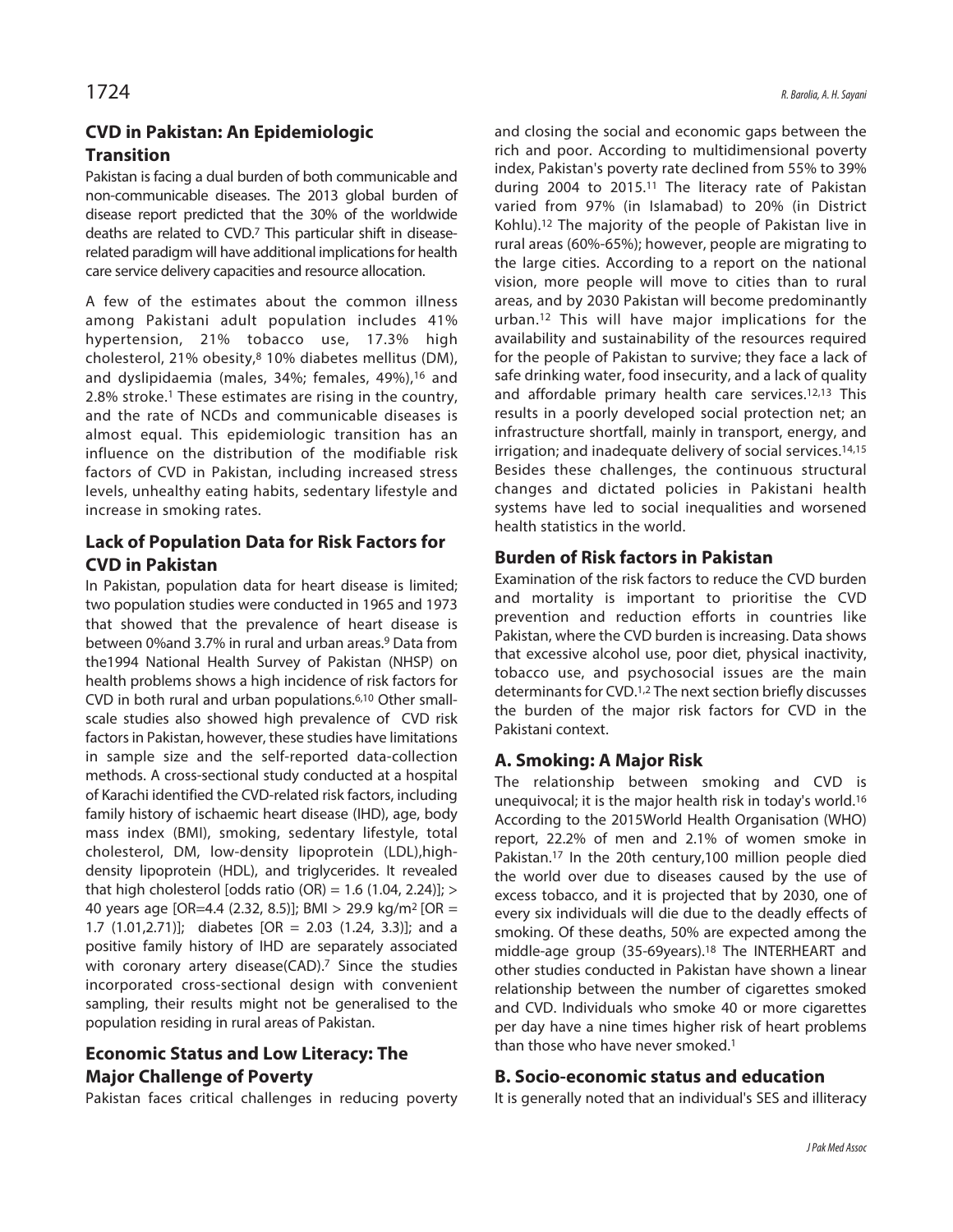are directly associated with risk behaviours and an unhealthy lifestyle. For example, Teo et al. <sup>18</sup> reported that of an estimated 1.3 billion smokers globally, 82% are in LIMCs. Thus, resource constraint led people to use money on alcohol and smoking rather than on education and healthy food, which cause unfavourable effects on cardiovascular system. 19,20 For example, a study conducted in Rawalpindi, Pakistan, showed that there is a significant relationship of literacy and tobacco use and that the wide proportion of tobacco consumption is steadily widening between those with "no formal education" and those with a "graduation level of education". 21

# **C. Other forms of tobacco use in Pakistan**

The various forms of tobacco use in Pakistan, including cigarettes, beedis, chewing tobacco (paan) and hookah/shisha (water pipe smoking), are on the rise. 22,23 The use of smokeless tobacco is considered part of the Pakistani and Indian culture. The prevalence of tobacco use varies among various districts of Pakistan, and different studies conducted in various places in Pakistan have reported that 33% of Pakistani men and 4.7% of females are reported to be tobacco users. <sup>21</sup> Tobacco consumption is broadly considered as a substitute to smoking even though the studies show the harmful effects of tobacco use. <sup>18</sup> A study in Karachi's squatter settlements identified 40% prevalence rate of smokeless tobacco use. 24

The awareness about the risks of various forms of tobacco use is lacking; for instance, AMI patients do not consider the use of a water pipe type of tobacco as harmful for AMI recurrence. A cross-sectional study measured the water pipe smoking practice in students and reported that 60% students considered it as less harmful compared to cigarette smoking. 23,24 The source of government income of Pakistan has been dependable on the tobacco industry contributing Rs27.5 billion per year. <sup>24</sup> More than 65.40 billion cigarettes were produced in 2010-2011,and the government of Pakistan generated over Rs55 billion from the tobacco industry in the same financial year. <sup>25</sup> The use of tobacco is not decreasing; there was a 17% rise in tobacco sales from January to September 2008 compared to 2007. Of this increase, 9.3% is from increased sales, and the rest from increases in the price of cigarettes. <sup>25</sup> In 2003 Pakistan passed an antismoking law, but its implementation was poor. Countrywide awareness programmes about the hazards of tobacco, a ban on cigarette advertisement, and the dissuasion of tobacco cultivation became major strategic interventions. However, because of many political barriers, these government-supported strategies have not been fully implemented.

#### **D. Pakistani Dietary Patterns and Challenges**

Generally, the Pakistani cooking style is curry-based with the use of a large quantity of saturated fat. The main diet of people who live below the poverty line consists of carbohydrates and foods that contain more saturated fats. A cross-sectional descriptive study conducted in Pakistan revealed that the carbohydrate consumption among urban population of Pakistan is 51.5% and fat is 36.3%. 26 This group eats unhealthy food for many reasons: the rising costs of fresh fruits and vegetables, the lack of agricultural opportunities, and the availability of highly saturated commercial products (oils and ghee), that are cheap and readily available.<sup>26-28</sup>

This has consequently led to an increased risk for CVD. Encouraging people to change from the less expensive, commercially produced oils to healthier oils is a major challenge for the health care system in Pakistan and requires a drastic agricultural and food policy change in the country. This drastic change in the overall systems in Pakistan should be implemented only after careful study of the impact on people who live below the poverty line.

### **E. High Blood Pressure**

The strong, relationship between CVD and high blood pressure (BP) has long been established. <sup>2</sup> Approximately 7.6 million people per year die globally, and 13.5% of the total deaths are associated with high blood pressure. Over time the trend towards hypertension reported in the South Asian population has increased. <sup>1</sup> Though the exact sources for primary hypertension have not been fully understood, however, obesity, high sodium intake and lack of health access for treatment are considered as the major risk factors for causing high blood pressure.<sup>2</sup> One of the studies identified that the elevated blood pressure is considered as a classical risk factor of other CVD-related diseases in South Asians, Caucasians, Chinese and African populations. <sup>29</sup> In Pakistan, the prevalence of hypertension is also increasing. A 1994 health survey in Pakistan<sup>10</sup> found that 22% of adults (age 15 years or more), and 33% of adults (age 45 years of age and more) were hypertensive (blood pressure >140 and diastolic >90 mm of Hg, whereas -in 2003 the age-standardised prevalence was 17.3%-25.3% for men and 9.9%-41.4% for women with the different ethnic backgrounds. 28

# **F. Lack of Awareness Regarding BP Control in Pakistan**

The studies suggest that Pakistani's general practitioners (GPs) fail to detect hypertension correctly as per recommended guidelines of the Pakistan Hypertension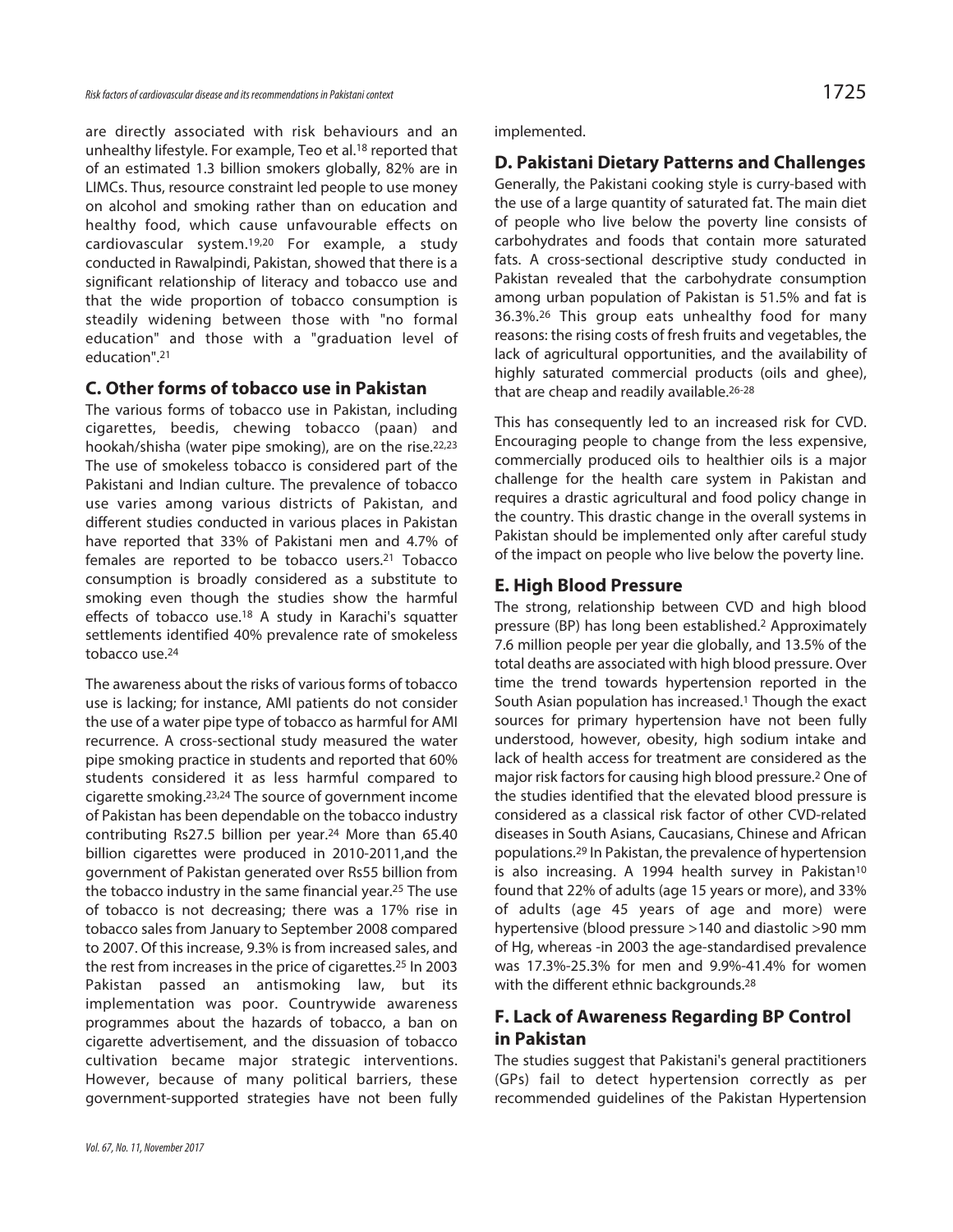League. One of the studies in Pakistan has shown that 28.5% of the GPs have lack of understanding about disease and 76.47% do not follow recommended guidelines to manage hypertensive patients. <sup>30</sup> A study conducted in Australia also found that 61.5% GPs did not start treatment for hypertension due to the fact that they possess knowledge gap, lack of familiarity with recommended guidelines, and lack of awareness about the drug therapy.<sup>31</sup> The significant reasons for the lack of control of blood pressure is the inadequate knowledge of healthcare professionals, and lack of treatment compliance of patients. This concern is indeed meticulous for aging population, which is ultimately increasing the burden of illnesses related to hypertension.

# **G. Blood Glucose Level (Diabetes) and Its Challenges**

The burden of diabetes is rapidly increasing due to the increasing prevalence of unhealthy diet, sedentary lifestyle, population aging, and smoking. According to a recent survey, 5.1% of Pakistanis have been newly diagnosed with DM: 5.1% men and 6.8% women in urban areas and 5.0% men and 4.8% women in rural areas. <sup>32</sup> In 2000, 5.2 million patients were diabetic, and by 2020, it is estimated to increase to 13.9 million and 14.5 million by 2025. <sup>32</sup> The NHSP identified 25% (age 45 years or above) people suffer from DM. Moreover, the DM prevalence among the population with age 15 years or more was 5.4% (95% confidence interval (CI); 4.9-5.9), with considerable ethnic variations. 10

The poor diagnosis and poor control of blood glucose levels further raises the prevalence of diabetes. It is estimated by NHSP that 2.7 million people suffer from diabetes; of them, only 0.8 million have been diagnosed and are conscious about their condition. Of the diagnosed, just 3% control their sugar levels. The condition is worse in rural areas and for women. This shows that it is essential to have age-specific regional and national data on blood sugar levels so that the programmes for preventive measures can be initiated. 10

Similarly, physical activity is declining in LMICs as a result of urbanisation and lifestyle modifications. This change is due to societal shift of population from rural to urban settings, which ultimately changes their dietary habits, and often runs parallel to an increased sedentary lifestyle. <sup>33</sup> For example, in Swaziland, Namibia and South Africa, 40% of women are physically inactive. <sup>34</sup> Further, it was also identified that during the urbanisation period, the adults physical activity in China declined by 32%, and sedentary lifestyle like prolonged watching of television increased drastically. <sup>34</sup> Similar situation exists in Pakistan. In Pakistan,

a study conducted on the prevalence of obesity in people over the age of 15 years found that 25% were overweight or obese (95% CI 21.8%-28.2%). 35 These estimations are distressing for Pakistan's health system, since a considerable number of the people are still underweight, specifically during their school-age years. Similarly, there has been a drastic increase in the proportion of obese and overweight school-aged children in Pakistani urban areas.

In summary, the proportion of the risk factors mentioned above is increasing in Pakistan; on the other hand, there are limited data available on the prevalence of CAD and none on the incidence of CAD. The subsequent section will discuss some of the active health structures and the available services at primary and secondary preventive levels in Pakistan.

# **Health Infrastructure and System in Pakistan**

Pakistan has a complex healthcare infrastructure with private and public facilities. According to the National Institute of Population Studies (2006-2007), the private sector serves more than 70% of the population and is primarily based on fee for service. <sup>15</sup> The health care system in Pakistan is not proficient enough to afford sufficient services for the growing population and it is not still set to face the disease-related epidemiological transitions. <sup>15</sup> The role of private-sector health care is also significant in terms of providing health care services, which include armed forces, non-governmental organisations (NGOs), and social security institutions that facilitate their own providers and allocate and raise their own funds. However, no mechanism exists in the government or private and semi-private healthcare sectors to monitor their clinical practice and the quality of service. <sup>18</sup> Because of these problems in the health system, Pakistan continues to have poor health indicators.

# **High-Technology Approach to the Management of CVD**

Little importance has been attached to CVD prevention in Pakistan. Most of its health resources are utilised to deal with infectious/communicable and reproductive issues; therefore, the health system is unable to meet the increasing demands of chronic diseases. This has led to the development of high-technology tertiary care facilities for CVD.<sup>18</sup> Patients usually seek medical help only after a cardiovascular event has already occurred.

Regardless of highlighting the need of tertiary health care for CVD management, human resources and technological services are at a bare minimum in Pakistan. The majority of the rural population is not accessible to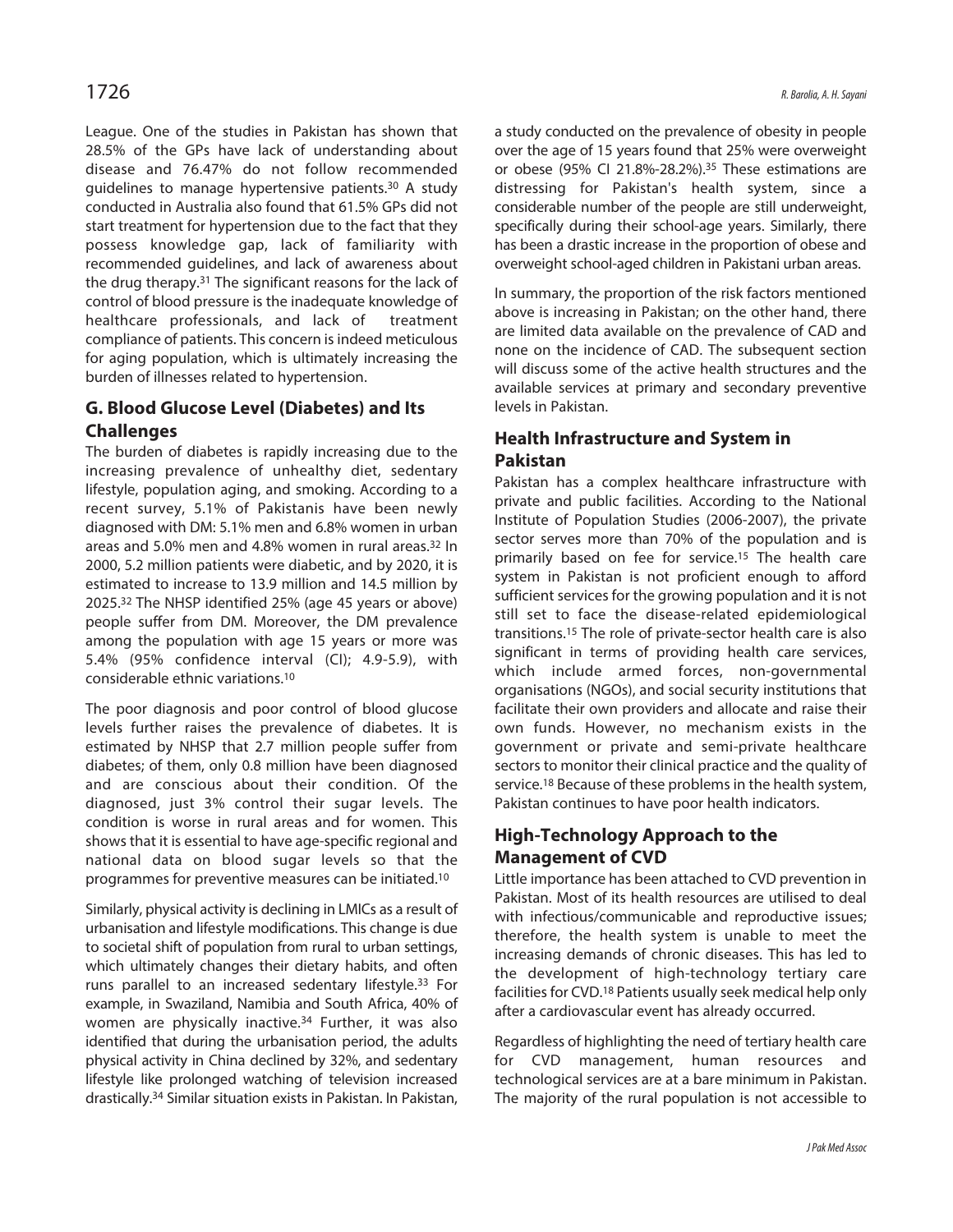these services due to transportation barriers and financial burdens. Very few private institutions have developed CVD preventive initiatives for the Pakistani population.

# **Current Prevention Strategies/Programmes in Pakistan**

Some of the private organisations focus on CVD prevention and health promotion in collaboration with international organisations. Because modifiable contributing factors are accountable for the most noncommunicable disease, the CVD prevention can be reported under NCD prevention. It is crucial to have sufficient health care systems in the country that integrate both primary and secondary levels of prevention programmes as well as coordinated public and private health care facilities. Due to the economic and political crises, the prevention and control of CVDs in Pakistan are notably unaddressed in health care forums. This spells out the need for a multifaceted population and high-risk approach. Without involving multiple stakeholders such as the health and finance ministry, the department of education, and agricultural and other regulatory bodies, efforts in isolation will not be sufficient to prevent and control CVD in the country. Fuster and Kelly's framework could serve as the basis for future actions that involve multiple sectors so that contextually based interventions can be used in the country; moreover, it takes account of a full range of complex determinants of CVD. <sup>1</sup> The framework also supports the integration of public and private organisations in Pakistan that focus on CVD riskreduction programmes. <sup>18</sup> In this context, the following recommendations are made to address the emergent needs with regard to CVD in Pakistan.

# **Recommendations Recognising Chronic Diseases as a National Health Priority**

It is important that the Pakistani health system adds chronic illness to its health care agenda. Integrating existing programmes for the prevention of communicable diseases with programmes for the prevention of chronic diseases is a major health goal for many LMICs. Pakistan can also apply this model to address the common risk factors, such as smoking, unhealthy diet, lack of physical activity, high blood pressure, and obesity.<sup>35</sup> The plan focuses on identifying risk behaviours and their modification, which requires change in legislation and policy; for example, changes in agricultural policies to increase access to and demand for healthy food, the development of strategies to utilise open spaces for physical activity, and the involvement of religious and community leaders to endorse the participation.

# **Improving Population Data for Risk Factors for CVD in Pakistan**

The recent surveillance of Pakistan surveillance is outdated and fragmented. A national system gather records from private and public segment that is not fully programmed; in addition, the health information management system is also outdated and may be unreliable in the present context. 15 At the local and population level a quality surveillance system is needed in order to determine the effects of these risk factors on CVD; it is recommended that the attention on causes of mortality and morbidity should be provided, primary determinants of CVD should be identified in the local context, money should be properly allocated for long-run, sustainable system of chronic disease-related surveillance. <sup>4</sup> In low- and middle-income countries, the surveillance system could be initiated with the presence of contextual factors.

# **Contextual Understanding of the Risk Factors**

To integrate the prevention of CVD in national health plan, a contextual approach is required. A large number of patients who attend secondary prevention programmes do not achieve lifestyle changes such as smoking cessation, improved eating habits, and more physical activity. Culturally relevant and context-specific policies are needed while taking into account the infrastructure capacity and financial actuality. <sup>18</sup> Moreover, it is also crucial to include a system that comprises of satisfactory communication, proper planning, flexible decisionmaking, and committed people. 4,18

# **Awareness Regarding BP Control**

Public-communication interventions concerning health-related messages are cost-effective and useful in changing behaviours at the population level. <sup>10</sup> For instance, the messages associated with the hazards of smoking, high level of fat and salt consumption can be communicated via newspapers and pamphlets and replicated in other settings where people have access to newspapers and are literate. However, 70% of Pakistanis are not able to read newspapers or lack of access to newspapers, television programmes or radios that can be broadcasted regularly. The educational programmes for health should also be included in health policies.

# **Community-Based Programmes**

Offering small community-based programmes and using population-based approaches are ideal ways to alert society to the need for changes in the risk factors. <sup>4</sup> Many health-related community programmes are currently being implemented in urban settings in many LMICs.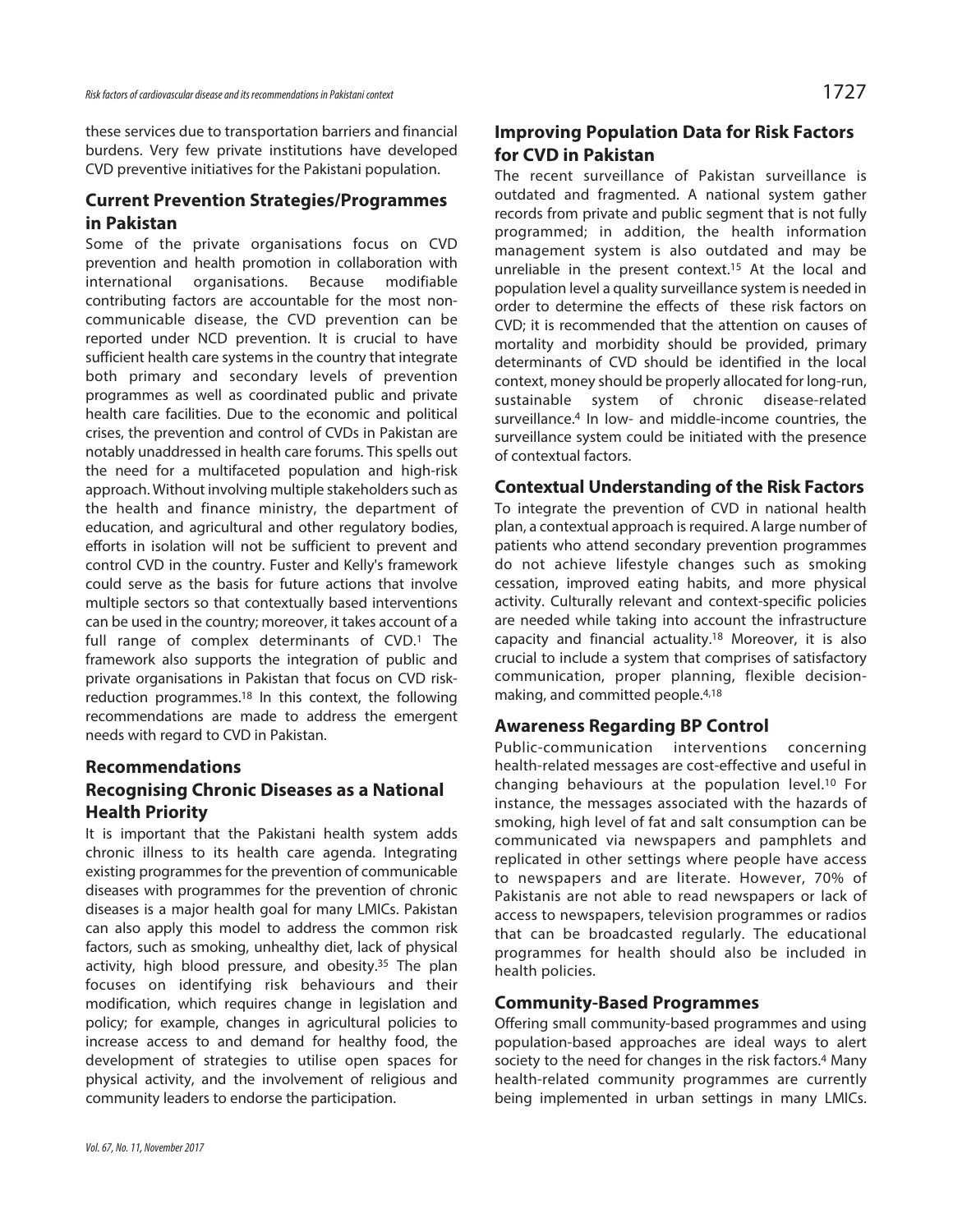These integrated and targeted community programmes that address multiple risk factors can be integrated into health systems and offer access to individuals in multiple settings in communities where they already gather, such as schools, worksites, mosques, and other community organisations. <sup>4</sup> This approach is feasible and economical in Pakistani settings. However, it is essential to be very practical whilst executing community-based programmes and to be dubious about spending on those programmes that whose chief objective is not to lessen the CVD burden. It is also important to consider the matter of local context, no matter what interventional approach is used to prevent or control CVD, the local context matters enormously.

#### **Implementation of Prevention Programmes**

The evidences have suggested that the acquirement and increment of cardiovascular risks commenced early in life. <sup>4</sup> Unhealthy practices in childhood and adolescent increase the risk which includes tobacco use, high fat and high-calorie intake, and lack of physical activity; as a result, establishment of cardiovascular health promotion programmes during pregnancy and the early days of life is of immense worth. The efforts for its prevention should be sustained throughout the course of life. The explanation of the epidemiological transition emphasises the varying disease trends, from communicable to NCDs, with the massive burden of CVD risk in Pakistan. It is a major challenge to reduce these risks in Pakistani population. The present spread and fragmented programme requires proper planning and monitoring. The potential cost-effective methods of modifying these high-risk behaviours have been recommended, including health promotion programmes, better surveillance and exchange programmes in the local setting. Reviewing the dynamics of health systems and health behaviours helps to gain useful insight. Understanding the social and economical challenges and adjusting in the culture, the specific setting-related capacities and resources will be needed for population-based interventions for achieving the goal of CVD risk reduction in Pakistan.

# **Improving Economic Status**

Income-generating schemes for the poor, such as microfinance or microcredit, require meaningful and transparent institutional support for economic development programmes which are aimed towards the poor vulnerable group. <sup>19</sup> Moreover, the major transformation is needed in terms of fund allocation, its appropriate utilisation and precision of those allocated amounts.

#### **Disclaimer:** None.

#### **Conflict of Interest:** None.

#### **Source of Funding:** None.

#### **References**

- Turin TC, Shahana N, Wangchuk LZ, Specogna AV, Al Mamun M, Khan MA, et al. The Burden of Cardiovascular and Cerebrovascular Diseases and the Conventional Risk Factors in the South Asian Population. Glob Heart. 2013; 8:121-30.
- 2. Filion KB, Luepker RV. Cigarette Smoking and Cardiovascular Disease: Lessons from Framingham.Glob Heart. 2013; 8:35-41.
- 3. WHO. Global status report on non-communicable diseases 2014. Media Centre 2017.[Online][cited 2016 May 1]. Available from: URL: http://www.who.int/nmh/publications/ncd-status-report-2014/en/.
- 4. Yusuf S, Rangarajan S, Teo K, Islam S, Li W, Liu L, et al. Cardiovascular Risk and Events in 17 Low-, Middle-, and High-Income Countries. N Engl J Med. 2014; 371:818-27.
- 5. Quan H, Chen G, Walker R, Wielgosz A, Dai S, Tu K, et al. Incidence, cardiovascular complications and mortality of hypertension by sex and ethnicity. Heart. 2013; 99:715-21.
- 6. Government of Pakistan. Population Census Organisation 2012.Retieved from http://www.census.gov.pk.Link is not working
- 7. Bhatnagar P, Wickramasinghe K, Williams J, Rayner M, Townsend N. The epidemiology of cardiovascular disease in the UK 2014. Heart. 2015; 101:1182-9.
- 8. Amin F, Fatima S, Islam N, Gilani A. Prevalence of obesity and overweight, its clinical markers and associated factors in a high risk South Asian population. BMC Obesity. 2015; 2:16.
- 9. World Health Organization. Non-communicable Diseases (NCD) Country Profiles. [Online] 2014 [Cited 2016 July 13]. Available from URL: http://www.who.int/nmh/countries/pak\_en.pdf.
- 10. Pakistan Medical Research Council. National Health Survey of Pakistan 1990 -1994. 1998 [Cited 2016 July 13]. Available from URL: http://www.statpak.gov.pk/depts/pco/.
- 11. United Nations Development Programme. Pakistan's new poverty index reveals that 4 out of 10 Pakistanis live in multidimensional poverty 2016. [Online] [Cited 2016 July 13]. Available from URL: http://www.pk.undp.org/content/pakistan/en/home/presscenter /pressreleases/2016/06/20/pakistan-s-new-poverty-indexreveals-that-4-out-of-10-pakistanis-live-in-multidimensionalpoverty.html
- 12. Nishtar S, Khalid F, Ikram A, Kazi A, Mirza YA, Khattak H, et al. Protecting the poor against health impoverishment in Pakistan: proof of concept of the potential within innovative web and mobile phone technologies. WorldHealth Report. World Health Organization, 2010.
- 13. Krishnadath IS, Jaddoe VW, Nahar-van Venrooij LM, Toelsie JR. Ethnic differences in prevalence and risk factors for hypertension in the Suriname Health Study: a cross sectional population study. PopulHealthMetr. 2016; 14:33.
- 14. World Health Organization. Equity, social determinants and public health programmes 2010. [Online] [cited 2016 Aug 5]. Available from URL: https://www.mah.se/upload/ FAKULTETER/OD/Avdelningar/who/doc/Equity%20socia%20dete rminants%20public%20health%20\_eng.pdf.
- 15. Lim SS, Vos T, Flaxman AD, Danaei G, Shibuya K, Adair-Rohani H, et al. A comparative risk assessment of burden of disease and injury attributable to 67 risk factors and risk factor clusters in 21 regions, 1990-2010: a systematic analysis for the Global Burden of Disease Study. Lancet. 2012; 380:2224-60.
- 16. Nishtar S, Bile KM, Ahmed A, Amjad S,Iqbal A. Integrated population-based surveillance of non-communicable diseases: the Pakistan model. Am J Prev Med. 2005;29:102-6.